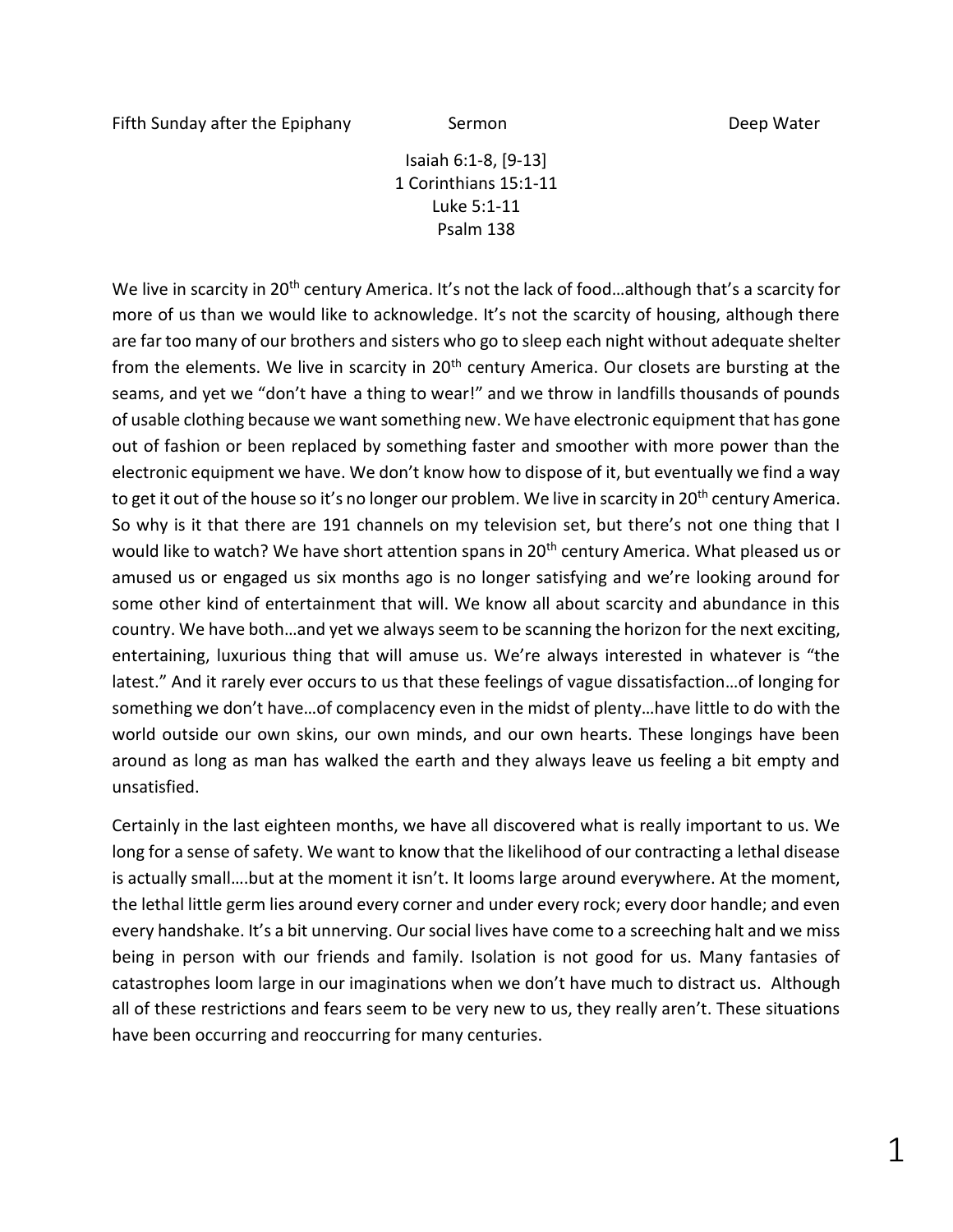We were given some important messages this morning in our scripture readings…important messages about the power of Jesus Christ and the providence of Almighty God. The themes in all three of our texts this morning were around trust…call to discipleship…abundance…discouragement…risk…and persistence. These are all relevant themes for the rhythms of our lives right now…right now in the challenging time of this pandemic that is all around us and will not go away and leave us in peace.

Jesus has come to teach us about the nature of God and to create for us experiences that will help us understand the meaning of God. Jesus spends some time in a boat slightly offshore where is teaches the throngs of people who have followed him. When he's done and he gets out of the boat, he is met by an exhausted and discouraged Simon Peter. All night long, he and the fishermen with him, have been lowering their nets into the water and time after time the nets are coming up empty. Peter knows what it feels like to be bone tired and discouraged. He's going to have to return home empty-handed for his family and his village and he must be feeling pretty defeated. Without a word of sympathy, understanding or encouragement, Jesus tells him to take the boat out again and this time go to the center of the lake where the water is the deepest. Peter balks because he's been out there all night and he knows there's nothing there. Jesus is insistent but Peter and the others finally and reluctantly get back in their boats and go out into the deep water.

How many times does Jesus ask us to go back out into the deep water? How many times does Jesus ask us to do something that we have no interest in doing? How many times does Jesus send us back out into the world when we are bone weary and discouraged? More than we realize in all likelihood. And how many times has Jesus asked us to continue trying even though we've met with no success so far? We could argue with Jesus all night…and sometimes we do! When we've already been slammed by failure…when we've already been disappointed…when we know that we don't have the right strategy or enough numbers to make something work, it's easy to be discouraged and to feel like our lack of success is all our fault. Well, some of it may be, but we all know that when we commit ourselves and our work into God's hands, strange and wonderful things can and do happen. Jesus is here to show us the nature of God that includes God's abundance towards us…God's love for us…God's willingness to stay with us even in the deep water…even when we are afraid…even when we have no confidence in ourselves. God provides in the most spectacular ways as long as we are willing to pick up our nets…even when we are bone tired…to get in our boats even when we think it's no use…to drop our nets into the deep water even though we've tried that again and again and again with no success.

The deep water can be terrifying. It can be daunting and discouraging. It can also hold the abundance that God has prepared for us. We can't give up. We can't stay on shore because we are tired. How could God ever share his faithfulness and his love for us if we aren't willing to